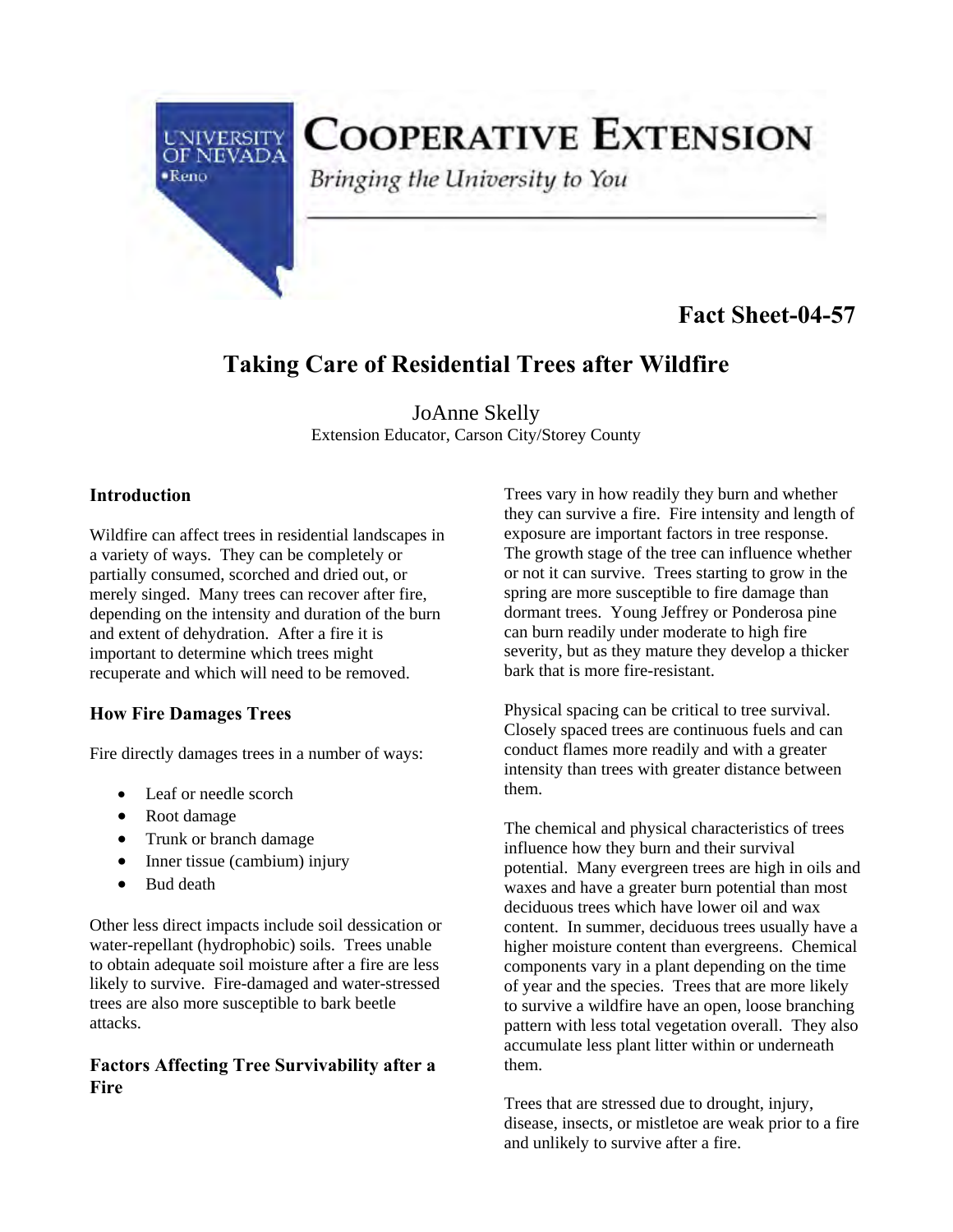#### **Determining Tree Mortality**

If the bark has not been completely burned off the trunk, exposing and damaging the cambium, the tree may survive. Cut a quarter-sized or smaller piece of bark off the trunk one-quarter to one-half inch through the bark. If there is a green or white moist cambial layer immediately below the bark, the tree has a good chance of recuperating.

If the trunk is severely burned for more than 50% around the circumference, the tree will probably die, although some thick-barked trees may survive. Where fire burned deeply into part of the trunk, the tree will be unstable and survival is unlikely. These are hazard trees and should be removed.



Severely burned trees will not survive.

To check if burned branches are alive, peel back a bit of bark on twigs. If there is a thin layer underneath the bark that is green or white and moist, the twigs may still be alive. Wait to see if they have spring growth before pruning these branches.

Look for burned roots around the base of the tree and several feet away. Roots are generally 6 inches to 8 inches below the soil surface. Gently unearth the roots at a few locations. Check to make sure they are supple, rather than brittle and dried out. If 50% of roots have been burned, the tree is unstable, may be toppled by wind, and will probably die.

 needles because of heat from a fire may or may not A tree that has lost part or all of its leaves or recuperate depending on the species and degree of the fire damage.

Healthy, deciduous trees can be resilient after being partially burned and may produce new leaves and stems, as well as sprouts at the base of the tree. Evergreen trees may also survive if more than 10 percent of their foliage is still green.



Deciduous tree affected by fire likely to survive.

Buds that are still green and moist rather than dry and brittle, or twigs that bend easily rather than break, indicate a tree that will probably live. If the buds are dry and break easily, they are dead. An evergreen tree with less than 50 percent live buds remaining after a fire will probably not survive, but it is difficult to determine what percentage of buds are still viable.

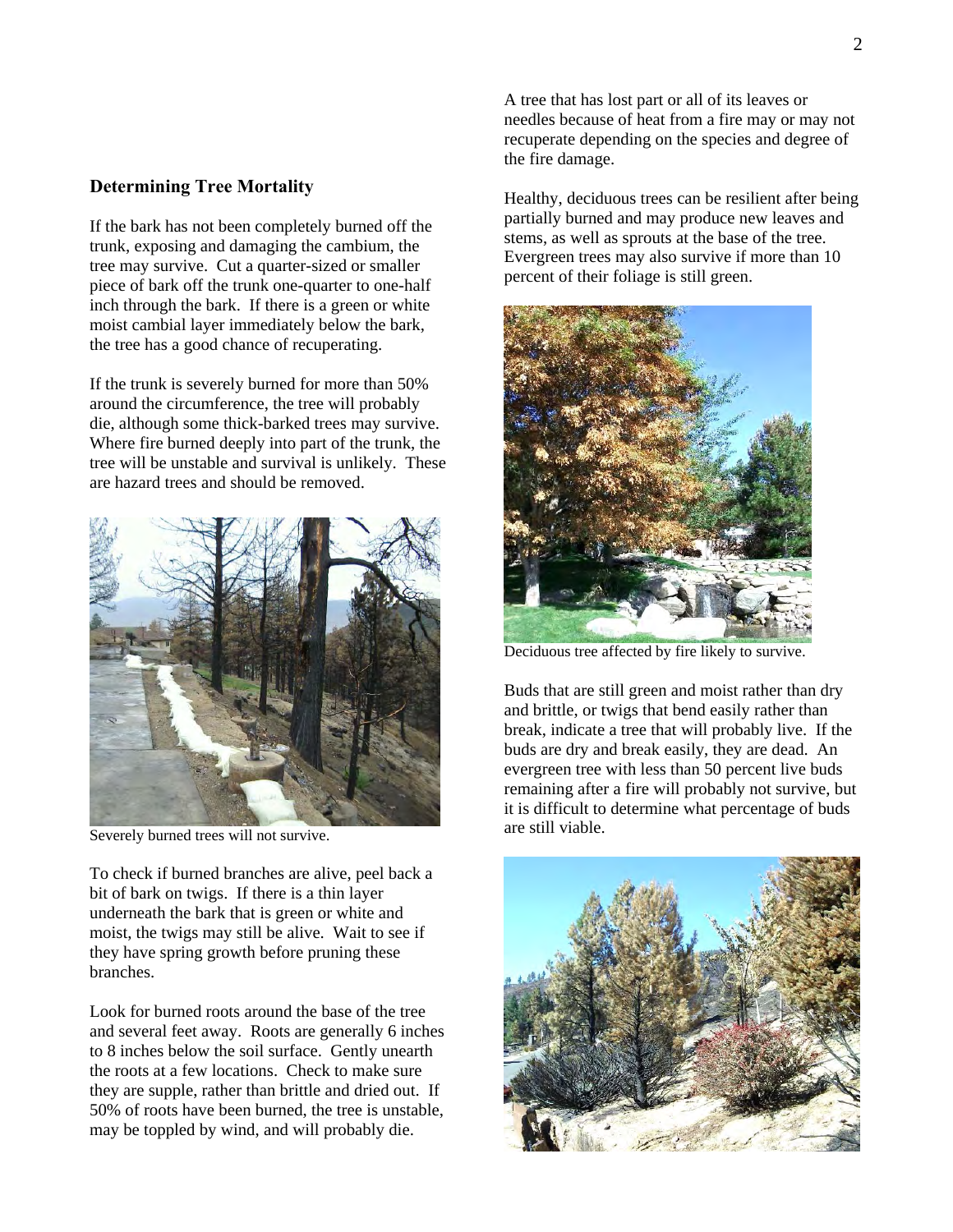Evergreen trees with less than 10 percent green foliage or less than 50 percent live buds remaining are unlikely to survive.

An evergreen tree that has been damaged by fire may live, but it will be stressed and attract bark beetles. Bark- and wood-boring beetles can cause trees to produce balls of pink to red pitch on the trunk or branches. A tree with boring dust from beetles feeding around one-third or more of the trunk will probably die within a year or two.



A tree with evident boring dust.

An immediate post-fire inspection will not give an absolute answer about whether a tree will live. The definitive answer will occur when, or if, the buds and shoots develop and grow in the spring following the fire. Many trees may recover and grow, so do not hurry to prune every burned limb. Wait and see what recovers. New growth on some trees may be ugly and need corrective pruning. Unsightly growth that can not be corrected with pruning may warrant tree removal.

#### **Care for Fire Damaged Trees**

After a fire, it is necessary to water trees as soon as possible. First, determine if the soil will absorb water. Sometimes after a fire, soils can become water-repellant (hydrophobic). To test for hydrophobic soils, pour a cup of water on the soil. If the soil does not absorb it and the water beads up on the surface, scrape off the top inch or two of soil and try again.

If the water still will not penetrate the top couple of inches of soil, rake the ground to loosen the impermeable layer. Mulch the area with a thin layer of weed-free straw after raking to help it absorb water. Twenty percent of the soil should show through the straw when finished. It may be necessary to lightly push the straw into the soil

 Severely burned soils, especially those high in organic matter, may take months or over a year to absorb water without corrective measures.

When water will soak into the soil, start irrigating. The goal is to soak the entire area under the dripline of the tree (from the trunk to the branch tips) and a few feet past the dripline, to a depth of 12 inches to 15 inches. Water-absorbing roots are in the top 12 inches to 15 inches of soil. It is not necessary to water more deeply. A soaker hose that slowly oozes water into the soil works well. Place the hose in a circle a few feet away from the tree trunk. After watering for an hour, check the depth of water penetration by digging a small hole in the soil. After it has soaked the necessary 12 inches to 15 inches, move the hose out another two feet to three feet and water that area. Continue to move the hose until the dripline and two to three feet outside the dripline have been watered.

If the trees are irrigated by a drip system, it may have to be expanded to wet a larger area. A few emitters will not be enough to water the entire area under a big tree. Where sprinklers are used, make sure they provide full coverage under the tree and out past the dripline a few feet. Manage the sprinklers with an on/off/on schedule to prevent runoff and soil erosion and to wet the soil slowly, but thoroughly.

Check trees weekly and water when the soil dries to six inches deep, not only in the summer, but also through the fall and winter, unless there is sufficient rain or snow to maintain adequate soil moisture. It is critical to water slowly to allow water to soak in and avoid runoff.

Protect the trunks and large limbs of trees from sunburn until the leaf or needle area (canopy) regrows. Wrap them with a permeable substance such as light-colored cloth, cardboard, or tree wrap, or paint them with a water-based white paint. Do not use oil- or petroleum-based products because they damage plant tissue. Loosen the wrap every few months, so the tree can grow without being strangled (girdled).

 property immediately to avoid beetle infestation. Prune off dead, broken, or severely damaged limbs. Wait until fall to prune limbs on damaged pines to avoid attracting bark beetles. Ideally, trees that must be cut down should be removed from the